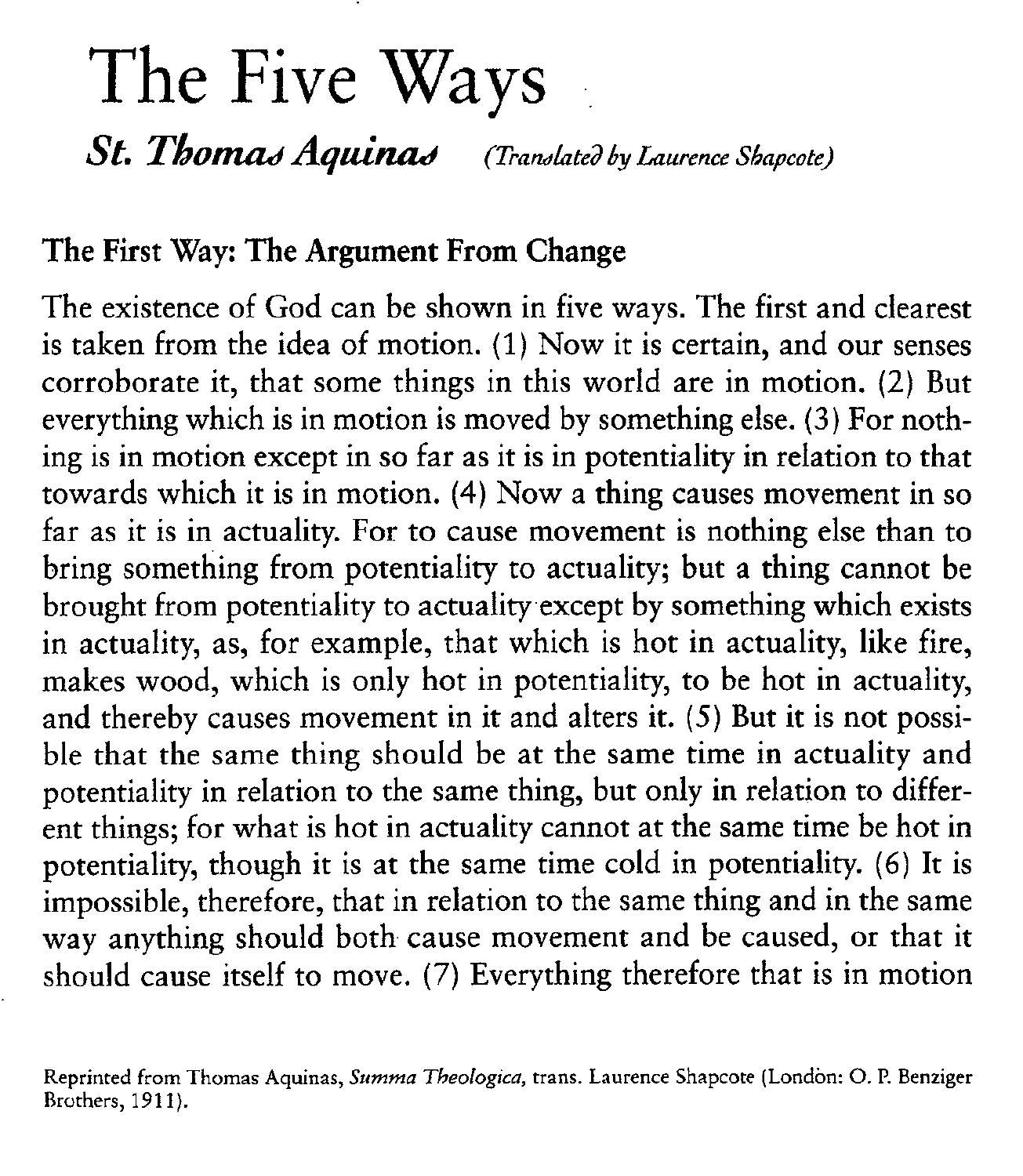must be moved by something else. If therefore the thing which causes it to move be in motion, this too must be moved by something else, and so on. (8) But we cannot proceed to infinity in this way, because in that case there would be no first mover, and in consequence, neither would there be any other mover; for secondary movers do not cause movement except they be moved by a first mover, as, for example, a stick cannot cause movement unless it is moved by the hand. Therefore it is necessary to stop at some first mover which is moved by nothing else. And this is what we all understand God to be.

## The Second Way: The Argument From Causation

The Second Way is taken from the idea of the Efficient Cause. (1) For we find that there is among material things a regular order of efficient causes. (2) But we do not find, nor indeed is it possible, that anything is the efficient cause of itself, for in that case it would be prior to itself, which is impossible. (3) Now it is not possible to proceed to infinity in efficient causes. (4) For if we arrange in order all efficient causes, the first is the cause of the intermediate, and the intermediate the cause of the last, whether the intermediate be many or only one. . (5) But if we remove a cause the effect is removed; therefore, if there is no *first* among efficient causes, neither will there be a last or an intermediate. (6) But if we proceed to infinity in efficient causes there will be no first efficient cause, and thus there will be no ultimate effect, nor any intermediate efficient causes, which is dearly false. Therefore it is necessary to suppose the existence of some first efficient cause, and this men call God.

# The Third Way: The Argument From Contingency

The Third Way rests on the idea of the "contingent" and the "necessary" and is as follows: (1) Now we find that there are certain things in the Universe which are capable of existing and of not existing, for we find that some things are brought into existence arid then destroyed, and consequently are capable of being or not being. (2) But it is impossible for all things which exist to be of this kind, because anything which is capable bf not existing, at some time or other does not exist. (3) If therefore *all*  things are capable of not existing, there was a time when nothing existed in the Universe. (4) But if this is true there would also be nothing in existence now; because anything that does not exist cannot begin to exist except by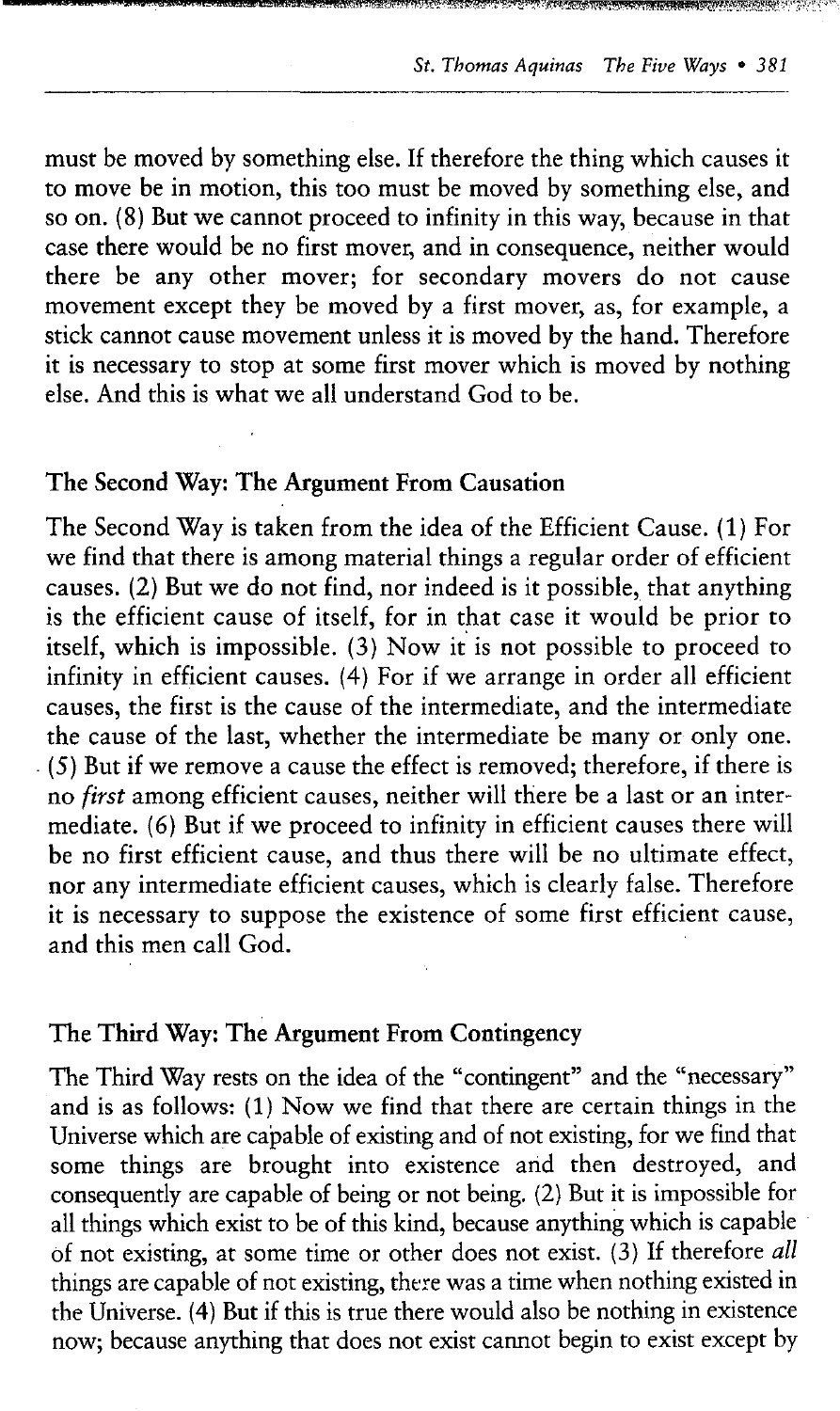the agency of something which has existence. If therefore there was once nothing which existed, it would have been impossible for anything to begin to exist, and so nothing would exist now. (5) This is clearly false. Therefore all things are not contingent, and there must be something which is necessary in the Universe. (6) But everything which is necessary either has or has not the cause of its necessity from an outside source. Now it is not possible to proceed to infinity in necessary things which have a cause of their necessity, as has been proved in the case of efficient causes. Therefore it is necessary to suppose the existence of something which is necessary in itself, not having the cause of its necessity from any outside source, but which is the cause of necessity in others. And this "something" we call God.

# The Fourth Way: The Argument From Degrees Of Excellence

The Fourth Way is taken from the degrees which are found in things. (1) For among different things we find that one is more or less good or true or noble; and likewise in the case of other things of this kind. (2) But the words "more" or "less" are used of different things in proportion as they approximate in their different ways to something which has the particular quality in the highest degree-e.g., we call a thing hotter when it approximates more nearly to that which is hot in the highest degree. There is therefore something which is true in the highest degree, good in the highest degree and noble in the highest degree; (3) and consequently there must be also something which has being in the highest degree. For things which are true in the highest degree also have being in the highest degree (see Aristotle, *Metaphysics,* 2). (4) But anything which has a certain quality of any kind in the highest degree is also the cause of all things of that kind, as, for example, fire which is hot in the highest degree is the cause of all hot things (as is said in the same book). (5) Therefore there exists something which is the cause of being, and goodness, and of every perfection in all existing things; and this we call God.

#### The Fifth Way: The Argument From Harmony

The Fifth Way is taken from the way in which nature is governed. (1) For we observe that certain things which lack knowledge, such as natural bodies, work for an End. This is obvious, because they always, or at any rate very frequently, operate in the same way so as to attain the best possible result. (2) Hence it is clear that they do not arrive at their goal by chance, but by purpose. (3) But those things which have